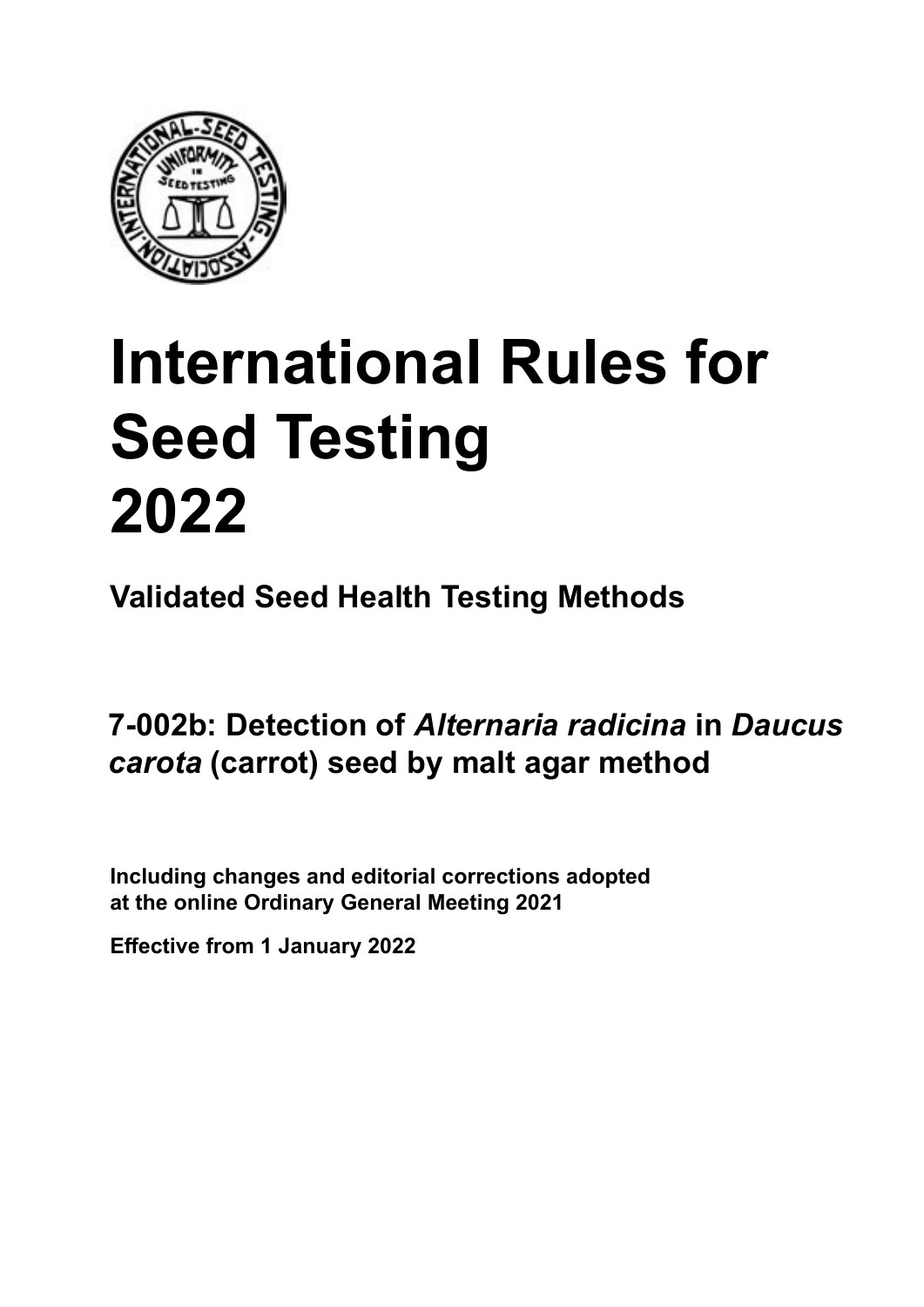### **Validation reports**

See References. Copies are available by e-mail from the<br>ISTA Secretariat at ista.office@ista.ch. ISTA Secretariat at ista.office@ista.ch.

lems relating to this method to the ISTA Seed Health Com-<br>mittee, c/o ISTA Secretariat. mittee, c/o ISTA Secretariat.<br>i Please send comments, suggestions or reports of prob-

### **Limitation de responsabilité Disclaimer**

Whilst ISTA has taken care to ensure the accuracy of the<br>methods and information described in this method description, ISTA shall not be liable for any loss or damage, etc.<br>resulting from the use of this method.<br>. resulting from the use of this method. Whilst ISTA has taken care to ensure the accuracy of the methods and information described in this method descrip-<br>tion, ISTA shall not be liable for any loss or damage, etc. tion, ISTA shall not be liable for any loss or damage, etc.<br>resulting from the use of this method.

### **Medidas de seguridad Sicherheitsmaßnahmen Sécurité Safety precautions**

Ensure you are familiar with hazard data and take Ensure you are familiar with hazard data and take<br>appropriate safety precautions, especially during weighing out of ingredients. It is assumed that persons carrying out this test are in a laboratory suitable for carrying out microbiological procedures and familiar with the principles of Good Laboratory Practice, Good Microbiological Practice, and aseptic techniques. Dispose of all waste materials in an appropriate way (e.g. autoclaving, disinfection) and in accordance with local health, environmental and safety regulations. Glade 7: Validated Deed Health Testing holesdos<br>
Validation reports<br>
Safety precedure and also recedure to the Same Safety precedure and<br>
Same Constraints and Constraints of the Same Safety precedure and<br>
Same Constraints microbiological procedures and familiar with the principles<br>of Good Laboratory Practice, Good Microbiological Practice,<br>and aseptic techniques. Dispose of all waste materials in<br>an appropriate way (e.g. autoclaving, disinf fallstoffe sind auf geeignete Weise und entsprechend der vor Ort über der vor Ort über und Umwelt- und Umwelt-<br>Eine und Umwelt-Effective Counter of Nicholas Devel Teach Teach Teach Devel Safety precedutions<br>
Validation reports<br>
Safety precedution reports and the symbol state of the sementic of the symbol state of the based delay and share<br>
Propose of Good Laboratory Practice, Good Microbiological Practice,<br>and aseptic techniques. Dispose of all waste materials in<br>an appropriate way (e.g. autoclaving, disinfection) and in Validation reports<br>
Since The Texture 1988 and the system of the Since Theorem and the Since Theorem and the system of the Since The Since The Since The Since The Since The Since The Since The Since The Since The Since The Ensure you are familiar with hazard data and take<br>appropriate safety precautions, especially during weighing<br>out of ingredients. It is assumed that persons carrying<br>out this test are in a laboratory suitable for carrying o

### **Nota sobre el uso de traducciones Anmerkung zur Benutzung der Übersetzungen Note on the use of the translations**

The electronic version of the International Rules for Seed Testing includes the English, French, German and Spanish versions. If there are any questions on interpretation of the ISTA Rules, the English version is the definitive version. The electronic version of the International Rules for Seed Testing includes the English,<br>French, German and Spanish versions. If there are any questions on interpretation of the<br>ISTA Rules, the English version is the defin The electronic version of the International Rules for Seed Testing includes the English,<br>French, German and Spanish versions. If there are any questions on interpretation of the

Published by **Extending Association (ISTA)** The International Seed Testing Association (ISTA) Zürichstr. 50, CH-8303 Bassersdorf, Switzerland

© 2022 International Seed Testing Association (ISTA)

Alle Rechte vorbehalten. Kein Teil dieses Werkes darf in irgendwelcher Form oder durch Online ISSN 2310-3655

All rights reserved. No part of this publication may be reproduced, stored in any retrieval All rights reserved. No part of this publication may be reproduced, stored in any retrieval<br>system or transmitted in any form or by any means, electronic, mechanical, photocopying,<br>recording or otherwise, without prior per recording or otherwise, without prior permis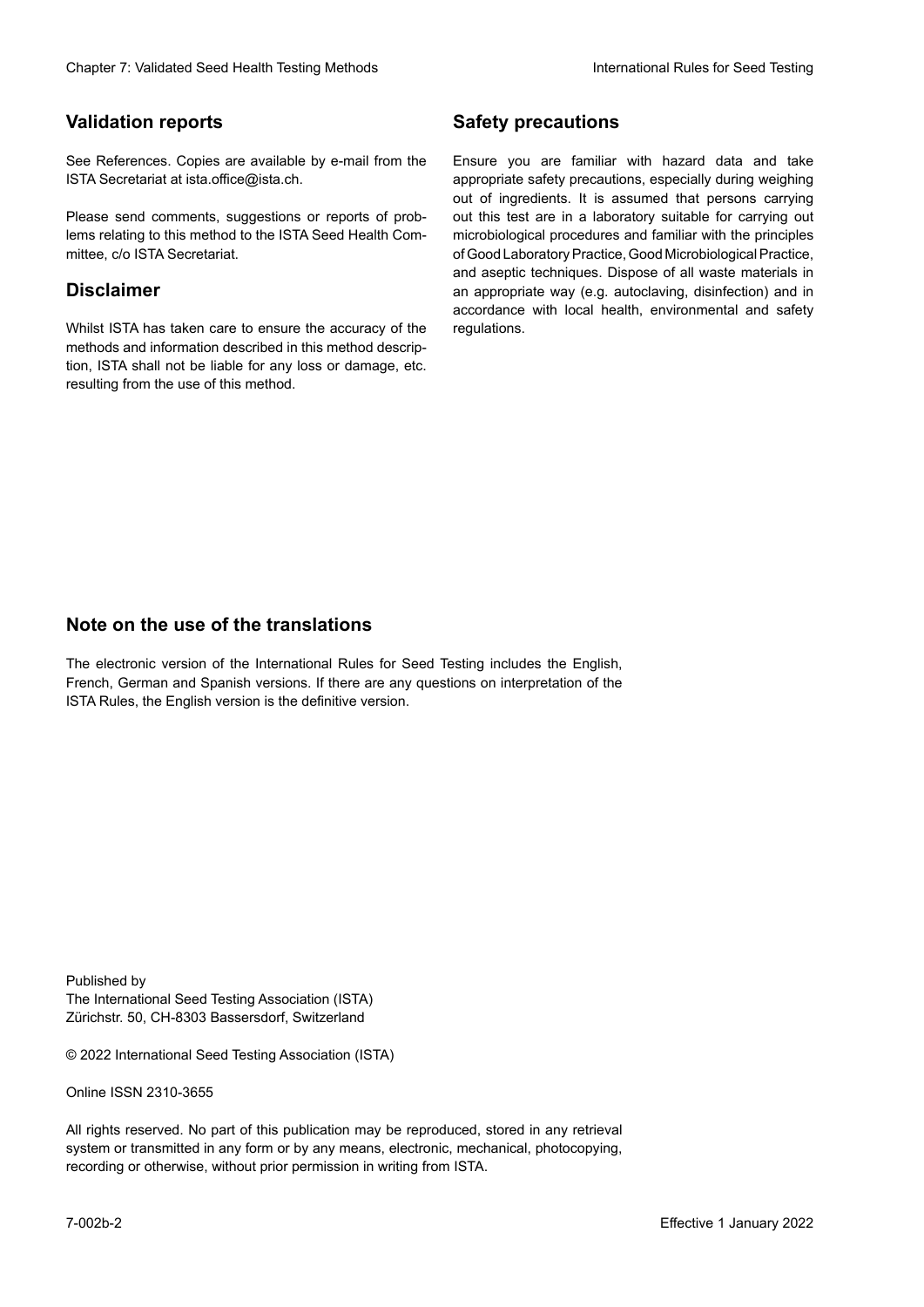# 7-002b: Detection of *Alternaria radicina* in *Daucus carota* (carrot) seed by malt agar method

**Hospedante:** *Daucus carota* L. **Host:** *Daucus carota* L.

- Pathogen(s): *Alternaria radicina* Meier, Drechsler & E.D.Eddy, syn. Stemphylium radicinum (Meier, **Pathogen: Pathogenetical Pathogenetical** *radicinal* **Meergaard** ler & E.D.Eddy, syn. *Stemphylium radicinum* (Meier, & E.D.Eddy, syn. *Stemphylium radicinum*
- Prepared by: International Seed Health Initiative for Vegetable Crops, ISF (ISHI-Veg)  $V$ egetable Crops, ISF (ISHI-Veg)

**Authors:** Van Bilsen,  $J^1$ , Cockerell,  $V^2$  & Roberts, S.J.<br>  $R^2 = \frac{1}{2}$ zen, Netherlands<br>Weblinken  $\sum_{i=1}^{\infty}$   $\sum_{i=1}^{\infty}$ 2 E-mail: J.vanBilsen@bejo.nl  $E$ -man. J. vandisch $\omega$ dejo.m Authors: Van Bilsen, J.<sup>1</sup>, Cockerell, V.<sup>2</sup> & Roberts, S.J.<sup>2</sup> Bejo Zaden B.V., P.O. Box 50, 1749 ZH<br>Warmenhuizen, Netherlands <sup>1</sup>Bejo Zaden B.V., P.O. Box 50, 1749 ZH<br>Waxaa kale ahaadaada -ISTA-PDC Method vandati  $E$ -man. J. vandisen $\omega$ <sup>2</sup>ISTA-PDC Method Validation Sub-committee

# **Revision history**

- Versión 1.0, 2003-01-01 Version 1.0,  $2003 - 01 - 01$ **Revisionsstand Version 1.0, 2003-01-01**
- Version 1.1, 2013-01-01: Definition of sample size
- Version 1.2, 2014-01-01: Addition of positive control; addition of streptomycin sulphate; common name of<br>host added host added
- Version 1.3, 2017-01-01: Reporting results revised

Version 1.4, 2021-01-01: Sample size added and Methods revised

## **Background**

This method was originally published in the *ISTA Handbook of Seed Health Testing* in November 1964 as **S.3. No. 5 and was revised by Gambogi (1987). It has** been slightly modified following studies conducted using six seed lots in 11 laboratories by the International Seed Health Initiative for Vegetable Crops, ISF (ISHI-Veg) in<br>1999 and 2001 (Van Bilsen, 2003). The studies compared 1999 and 2001 (Van Bilsen, 2003). The studies compared blotter and malt agar methods and concluded that the two were equivalent. The major modification is evaluation<br>efter 10 d inventation rethan then 7 d. Note that each exp were equivalent. In the major modification is evaluated.<br>after 10 d incubation rather than 7 d. Note that seeds can  $\frac{1}{2}$  differential en lugar de  $\frac{1}{2}$  for the *measure of*  $\frac{1}{2}$  *differential* be simultaneously tested for the presence of *internation dauci* using the same method (see method 7-001b). met  $\frac{1}{2}$  method vergliede verglieden. Beide können gleicher genutzte gleichermagen genutzte gleichermagen genutzte gleichermagen genutzte gleichermagen genutzte gleichermagen genutzte gleichermagen genutzte gleicherm be simultaneously tested for the presence of *Alternaria* International Rules for Seed Testing Company of the Company of the Chapter 2: **Carolina Chapter 7:** Validated Seed Testing Chapter 7: United Sections 2022<br>
Health Chapter 2: United Chapter 2: United Chapter 2: United Chap

### $T_{\text{unoted}}$  and  $\theta$ **Treated seed**

**Semilla tratada** (voir méthode 7-001b). should only be performed on untreated seed. Seed treatments may affect the performance of this test. It

## **Sample size**

The sample (total number of seeds tested) size to be tested depends on the desired tolerance standard (maximum acceptable percentage of seeds infested) and detection limit (theoretical minimum number of and decoded mini- (increased minimum nameer of pathogen propagules per seed which can be detected). parrogen propagares per seca winen eur se accesseur. The minimum sample size should be 400 seeds.

#### **Materiales Materials**  $D$  $\overline{\phantom{a}}$

**Reference inaterial:** reference cultures or other appropriate material prüften Samen) hängt von der gewünschten Toleranznorm **Keierence Inaterial:** reference cultures or other und der Nachweise (theoretische Mindester (theoretische Mindester Mindester Mindester Mindester Mindester Mindestructure Mindester Mindester (theoretische Mindester Mindester Mindester Mindester Mindester Mindester Mindest Reference material: reference cultures or other<br>appropriate material<br>Malt agar plates with streptomycin sulphate: 90 mm Reference material: reference cultures or other

- **Place agar plates with streptomycin sulphate:** 90 mm Petri dishes, one plate per ten seeds
- **Incubator:** operating at 20  $\pm$ 2 °C equipped with timer-controlled near-ultraviolet lights (NUV, peak at 360 nm, e.g. colour number 08, Philips; BLB, Sylvania).

#### **Preparación de la muestra** nete Materialien matériel approprié **Sample preparation Referenzmaterial:** Referenzkulturen oder andere geeig-**Matériel de référence :** cultures de référence ou autre

It is vital to exclude any possibility of cross-contamination between seed samples. This can be achieved by swabbing/ spraying equipment and gloved hands with 70 % ethanol.

### **Métodos Production Methods**

Los puntos críticos de control son indicados como PCC. Es ist entscheidend, eine Kreuzkontamination zwischen Critical control points are indicated by CCP.

- 1. Pretreatment: None.<br>2. Plating
- 2. Plating
- 2.1 Aseptically place a maximum of 10 seeds, evenly spaced, on the agar surface of each malt agar plate.
- formemente distribuidas en la superficie de agar de 2.2 Positive control (reference material): Aseptically place seeds evenly spaced (CCP), onto the agar place seeds evenly spaced (CCP), onto the agar<br>surface of an appropriate number of malt agar plates surface of an appropriate number of mail agai plates<br>to obtain the reference culture, or plate a reference to botam the reference culture, or plate a reference<br>culture on one malt agar plate. The number of plates  $\frac{d}{dx}$  culture on one maltagar place. The number of places required will depend on the level of contamination of the positive control seed lot.
- 3. Incubate plates for 10 d at  $20 \pm 2$  °C, with alternating Include plates for 10 a at  $20 \pm 2$  °C, with alternating 12 h periods of darkness and NUV light. Plates should be approx. 25 cm below the lights and should not be stacked. alternados de 12 horas de 12 horas de oscuridad y luz Nuvel Nuvel Nuvel Nuvel Nuvel Nuvel Nuvel Nuvel Nuvel Nu 2.2 Contrôle positif (matériel de référence) : Placer les semences de manière aseptique et régulièrement dis-<br>2.2 Contrôle pour les semences de manière aseptique et régulièrement disstacked.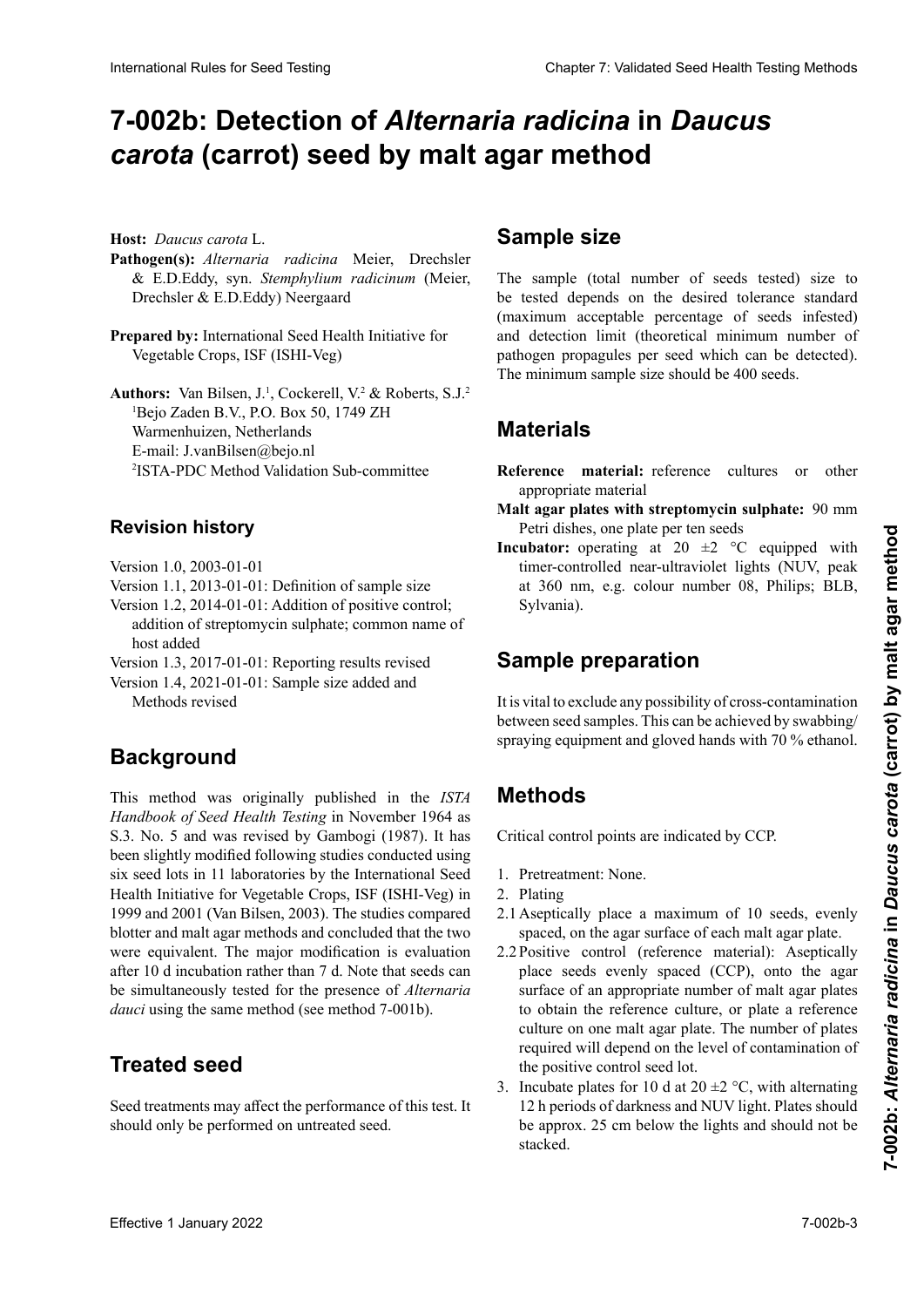- 4. Subculture a reference culture to a malt agar plate at Subculture a reference culture to a malt agar plate at<br>the same time the seeds are plated and incubate with the test plates.
- 5. Examine plates visually, and under a stereoscopic microscope at  $\times$ 30 magnification, for fungal growth. Use a magnification of ×50 to ×80 for identification of conidia. Colonies of *Alternaria radicina* are irregular<br>to circular with luxurious aerial mycelium dark olive to circular with luxurious aerial mycelium, dark olive<br>grey to grevish-black from above, bluish-black from grey to greyish-black from above, bluish-black from<br>helow (Meier et al. 1922). Conidionhores are simple below (Meier, *et al.*, 1922). Conidiophores are simple or occasionally branched, arising usually singly from the surface of the seed, on the emerging radicle or on aerial mycelium (Fig. 1). Conidia are produced on dental myeemant (rigi. 1). Comata die produced<br>singly or in chains of 2, or rarely 3, ellipsoidal or barrel shaped, with little evidence of beak, up to barrer shaped, while indice of beak, ap-to-<br>75 µm long, olivaceous brown, (Ellis, 1971). Under  $n_{\text{min}}$  nidios, se producente o en cadena de 2,111, se producente o en cadena de 2,2,  $\sum_{i=1}^{\infty}$   $\sum_{i=1}^{\infty}$   $\sum_{i=1}^{\infty}$   $\sum_{i=1}^{\infty}$  contained appear biackets of and glossy (Fig. 1). Compare with positive control. Record the number of infected seeds in each plate  $(CCD)$  $r(\text{CCP})$ . Course is a biser of the course of the sail of the same of the same of the same of the same of the same of the same of the same of the same of the same of the same of the same of the same of the same of the same of the sa Koning, Unvaccus biown, (Eliis, 1771). Under *radicina sind unregelmäßigen bis rund auf die der die der die der dem die der die der dem die der dem die der dem die der dem die der dem die dem die dem die dem die dem die dem die dem die dem die dem die dem die dem die*  $(\text{CCP}).$ Chaos 7 Voldskies Sesel Health Twin also be the set of the Mally associates to the Total Section According to the Section According to the Section According to the Section According to the Section According to the Section the test plates.<br>Examine plates visually, and under a stereoscopic<br>microscope at ×30 magnification, for fungal growth.<br>Use a magnification of ×50 to ×80 for identification of To fin long, onvaccous crown, (Ems, 1971). Onder<br>the stereoscopic microscope, conidia appear blackish<br>and glossy (Fig. 1). Compare with positive control.<br>Record the number of infected seeds in each plate  $(CCP)$ , and  $(CCP)$ , and  $(CCP)$ , and  $(CCP)$ , and  $(CCP)$ , and  $(CCP)$ microscope at **×**30 magnification, for fungal growth. (CCP).

## número de semillas infectadas en cada placa (PCC). schwach verzweigt, entspringen einzeln oder in kleinen Gruppen auf der Samenoberfläche, der heraustretenden **General methods**

**Checking tolerances:** Toleran or between tests are sufficiently wide as to raise doubts about the accuracy of the results. Suitable tolerances, about the accuracy of the results. Suitable tolerances,<br>which can be applied to most direct seed health tests, can be found in Table 5B Part 1 of Chapter 5 of the ISTA Rules, or Table G1 in Miles (1963). ecking tolerances: Tolerances provide a means of assessing whether or not the variation in results within **Example 3 2 Set the Set of Set of Set of Set of Set of Set of Assessing whether or not the variation in results within<br>or between tests are sufficiently wide as to raise doubts<br>about the accuracy of the results. Suitable Seneral methods**<br> **Effection** thermores rowing a memo of **Malt agar + streptomycin**<br> **Effective 1 davantises** when<br> **Effective 1 davantises** when the carbon content care and the carbon served in the streptomychan supplie **Checking tolerances:** Tolerances provide a means of

Reporting results: The result of a seed health test should indicate the scientific name of the pathogen<br>detected and the test method used. When reported on detected and the test method used. When reported on Determinations'. Determinations'.<br>The report must indicate the number of seeds tested. an ISTA Certificate, results are entered under 'Other

In the case of a negative result (pathogen not detected),<br>the results must be reported as 'not detected' the results must be reported as 'not detected'.

In the case of a positive result, the report must indicate  $\frac{1}{1}$  informed deep in the nercentage of infected seeds the percentage of infected seeds.

### **Quality assurance**

### **Entrenamiento especifico Formation spécifique Specific training**

This test should only be performed by persons who have been trained in fungal identification or under their direct supervision.

### **Critical control points (CCP)** Pilzen haben oder unter der direkten Anleitung einer Per-

Contaminants may compete strongly with the pathogen pathogène sur le malta, de modo que la détection may be on the malt tigat meanality of that detection may be laborious and difficult (Step 5).

raborious and difficult (Step 5).<br>The malt agar source can influence the results. Whenever a new batch of malt agar is used a check on whenever a new batch of man agains used a cheek on con quanty should be made using a reference for while  $\alpha$ the quanty should be made using a reference for with a known infection level (Preparation of malt agar). • Andere Pilze konkurrieren mit *A. radicina*, so dass der Whenever a new batch of malt agar is used a check on<br>the quality should be made using a reference lot with a

#### **Media and solutions** einflussen. Immer wenn eine neue Charge Malz-Agar guid and Solutions mit Hilfe des Mediums mit Hilfe des Mediums mit Hilfe des Mediums mit Hilfe des Mediums mit **Milieux et solutions Media and solutions**

#### **Agar malta + estreptomicina**  einer Referenzprobe mit bekanntem Infektionsniveau aget <del>+</del> streptomycin **Malt agar + streptomycine Malt agar + streptomycin**

**Malt agar (CCP):** as specified by manufacturer **Streptomycin sulphate:** 50 mg **Distilled/deionised water:** 1000 ml **Malt agar (CCP):** as specified by manufacturer

### **Préparation Preparation**

- 1. Weigh out ingredients into a suitable autoclavable container.
- 2. Add 1000 (or 500) ml of distilled/deionised water.
- 3. Steam to dissolve.
- 4. Autoclave at 15 psi and 121 °C for 15 min.
- 5. Allow agar to cool to approx. 50  $\degree$ C and add<br>streptomycin sulphate dissolved in water. streptomycin sulphate dissolved in water.
- 6. Pour  $15-22$  ml of molten agar into 90 mm plates (Petri dishes) and allow to solidify at room temperature (20–25 °C) for 24 h before use.  $\frac{1}{2}$  and  $\frac{1}{2}$  matrix de 90 mm de agar fundido en placas de 90 mm de 90 mm de 90 mm de 90 mm de 90 mm de 90 mm de 90 mm de 90 mm de 90 mm de 90 mm de 90 mm de 90 mm de 90 mm de 90 mm de 90 mm de 90 mm de 90 mm de 3. Malz-Agar durch Erhitzen suspendieren.

#### $\mathbf{p}$ biente (20–25 °C) por 24 horas antes de usar.  $\epsilon$  and 131  $\epsilon$  für 15 min autoklavieren.  $\frac{1}{\sqrt{2}}$ Storage

**Almacenaje** Prepared plates may be stored at room temperature or 1 repared places may be stored at room temperature of  $\epsilon$  c for ap to one month octore ase. Les peuvent de stock de l'outer temperature et at 4 °C for up to one month before use.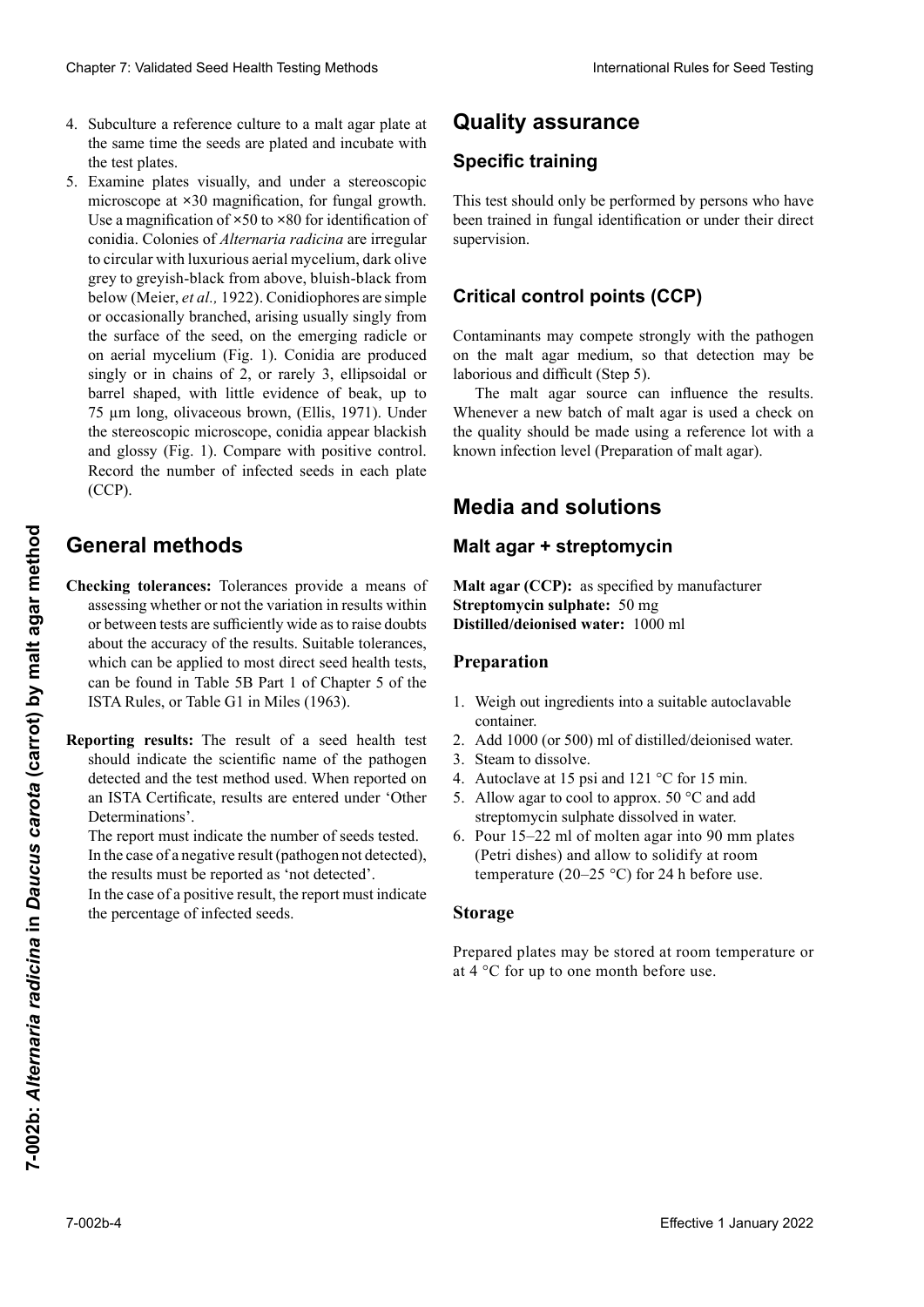

**Figure 1. a** Conidiophores and conidia of *Alternaria radicina* and chains of conidia of the saprophyte *A. tenuis* on a rootlet initial. ×80. **b** Spreading hyphae and fructifications of the pathogen on the blotter. ×80. **c** Abundant growth and<br>fructification of the pathogen on a rootlet initial. ×50. **d** Conidia of *Alternaria radicina.* × fructification of the pathogen on a rootlet initial. **×**50. **d** Conidia of *Alternaria radicina.* **×**350.